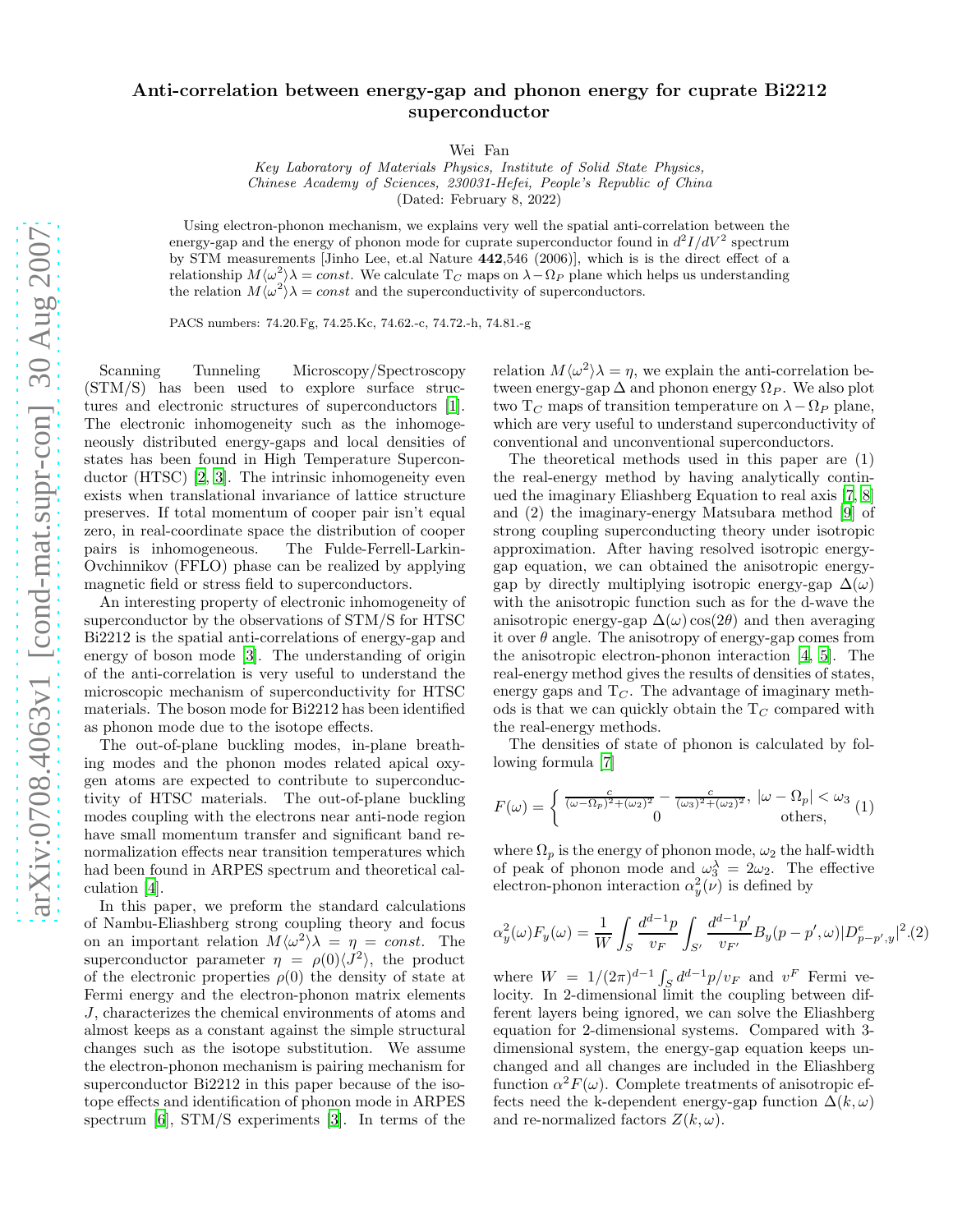

<span id="page-1-0"></span>FIG. 1: (a). The anti-correlation between energy-gap  $\Delta$  and the phonon energy  $\Omega_P$  and corresponding isotope effects for  $16$ O substituted by  $18$ O. (b,c). The s-wave and d-wave densities of states at 5 K and 80 K. The definition of energy gap  $\Delta$  by densities of states (DOS) and energy gap with d-wave symmetry in (b).

We can write the parameter of electron-phonon interaction  $\lambda = \sum_{y} \lambda_y$ , where parameter  $\lambda_y =$  $2\int_0^\infty d\omega \alpha_y^2 F_y(\omega)/\omega$  is the contribution of y mode to total  $\lambda$ . The moments  $\langle \omega^n \rangle$  of the distribution function  $(2/\lambda)\sum_{y} 2\alpha_y^2 F_y(\omega)/\omega$  are defined as  $\langle \omega^n \rangle =$  $2/\lambda \sum_{y} \int_{0}^{\infty} d\omega \alpha_{y}^{2} F_{y}(\omega) \omega^{n-1}$ . In this work we assume that  $\alpha_y$  is constant around each peak in phonon spectrum. Under this approximation, we only consider  $\alpha^2 F(\omega)$  as a whole, the so-called Eliashberg function with above Lorentz shape. In practice, by modifying the height of peak of Eliashberg function  $\alpha^2 F(\omega)$ , we can control the change of the parameter  $\lambda$  of electron-phonon interaction. The densities of states of electron are obtained from the formula  $\rho(\omega) = \rho_N(\omega) Re(\omega/\sqrt{\omega^2 - \Delta(\omega)})$ <sup>2</sup>). If the anisotropy of energy gap is considered such as with the d-wave symmetry, the density of state  $\rho(\omega)$  =  $\rho_N(\omega) \langle Re(\omega/\sqrt{\omega^2-(\Delta(\omega)\cos(\theta))^2})\rangle_\theta$ , with the  $\langle \ldots \rangle_\theta$ describing the average over  $\theta$ .

We choose the phonon spectrum of Eq. [\(1\)](#page-0-0) with phonon-energy about  $\Omega_P = 52$  meV, which is the mean phonon-energy observed in the tunneling spectrum of Bi2212 [\[3\]](#page-3-2). The  $\Omega_P$  distributes from 30 meV to 70 meV and within the range from about 36 meV the  $B_{1q}$  phonon coupling to electrons at antinode region and to 70 meV the in-plane breathing mode coupling with electrons at node region based on the observation of ARPES spectrum [\[6\]](#page-3-4).

If the parameter  $\lambda$  of electron-phonon interaction is 2.0 and the Coulomb pseudo-potential  $\mu^*$ =0.24, the transition temperature  $T_C$  is about 90K close the experimental values. From STM experiments of Bi2212, the energies of phonon have a distribution with width about  $2\omega_2=16$  meV. The energy gap  $\Delta$  and the  $\lambda$  the parameter of electron-phonon interaction should have distributed with their widthes respectively. If we consider a material

with multi-species atoms, total electron-phonon interaction parameter should be expressed as  $\lambda = \sum_{m} \lambda_m$  with  $\lambda_m = \eta_m / M_m \langle \omega_m^2 \rangle$  the electron-phonon interaction parameters for every species atoms. If the phonon modes correlated with the vibrations of oxygen atoms have most significant contributions to superconductivity, we can get simple relation  $M \langle \omega^2 \rangle \lambda = \eta = const.$  Additionally, we assume it is correct for isotope substitution, when mass of oxygen atom increases from 16 a.u to 18 a.u. Both  $\lambda$  and  $\langle \omega^2 \rangle$  should be changed to keep  $M \langle \omega^2 \rangle \lambda = \eta = const.$ 

The Fig. [\(1\)](#page-1-0) plots the  $\Delta - \Omega$  relation for the samples with <sup>16</sup>O and <sup>18</sup>O. Certainly, the products  $M \langle \omega^2 \rangle \lambda$ are all the same for all the points in the Fig.  $(1)(a)$ . The curve for  $^{18}$ O are beneath the curve for  $^{16}$ O. The very similar result is found in Fig.5(a) in Ref. [\[3\]](#page-3-2). The energy-gaps decrease with increasing phonon energy  $\Omega_P$  because the parameters of electron-phonon interaction increase with decreasing phonon energy because  $M \langle \omega^2 \rangle \lambda = const.$  In a sample of superconductor, the inhomogeneously distributed phonon-energies  $\Omega_P(r)$  lead to the in-homogeneously distributed energy-gap  $\Delta(\omega, r)$ , where  $\Omega_P$  is large,  $\Delta(\omega, r)$  small. The vertical shift of  $\Delta - \Omega_P$  curve downward to smaller value for larger mass is due to the increasing parameter of electron-phonon interaction with decreasing Mass because of the relation  $M\langle\omega^2\rangle\lambda = const.$  However, the energy gaps  $\Delta$  in this work are only about half of values in Ref. [\[3\]](#page-3-2) and the vertical shift of 4.0 meV in  $\Delta$  smaller than 5.6 meV in Ref. [\[3\]](#page-3-2). The reason is that the energy gaps in this paper are directly correlated to the formation of coherent cooper pairs and the energy gaps in Ref. [\[3](#page-3-2)] are the mixing of superconducting gap and pseudo-gap of spin fluctuations. The values of superconducting energy gap is about from 23 meV larger than the values 19-20 meV in this work. The effects of the relationship  $M \langle \omega^2 \rangle \lambda = const$  had already been discussed in Ref.[\[9](#page-3-7), [10](#page-3-9)].

A T<sub>C</sub> map on the parameters space  $\lambda - \Omega - \mu^*$  is very helpful to understand the superconductivity with electron-phonon mechanism. The important role of the relationship  $M \langle \omega^2 \rangle \lambda = const$  can be shown clearly on the  $T_C$  map. In this paper we provide  $T_C$  maps on 2dimensional  $\lambda - \Omega$  plane with 50× 50 mesh-grid with parameters  $\lambda$  from 0.5 to 4.0 and  $\Omega_P$  from 0 meV to 80 meV. We plot two different  $T_C$  maps with the Coulomb pseudo-potential  $\mu^*$ =0.1 Fig. [\(2\)](#page-2-0) and 0.24 Fig. [\(3\)](#page-2-1). For every mesh points we can calculate a  $T_C$  using imaginaryenergy Matsubara methods. An important point is that, for high energy phonon mode which is the vibrations of relatively light oxygen atoms, only intermediate  $\lambda$  (< 2.0) or intermediate electron-phonon coupling interaction can guarantee the values of  $T_C$  within the range of HTSC materials. As we expect that for large Coulomb pseudopotential  $\mu^*$ =0.24 the larger parameters  $\lambda$  of electronphonon interaction are needed to obtained the same  $T_C$ for the general values  $\mu^*$ =0.1.

In two figures we also plot two curves of  $\Omega_P^2 \lambda = 320$ and  $3600 \, (\text{meV})^2$ . We have been ignored the changes of mass of atoms in the relation  $M \langle \omega^2 \rangle \lambda = const.$  We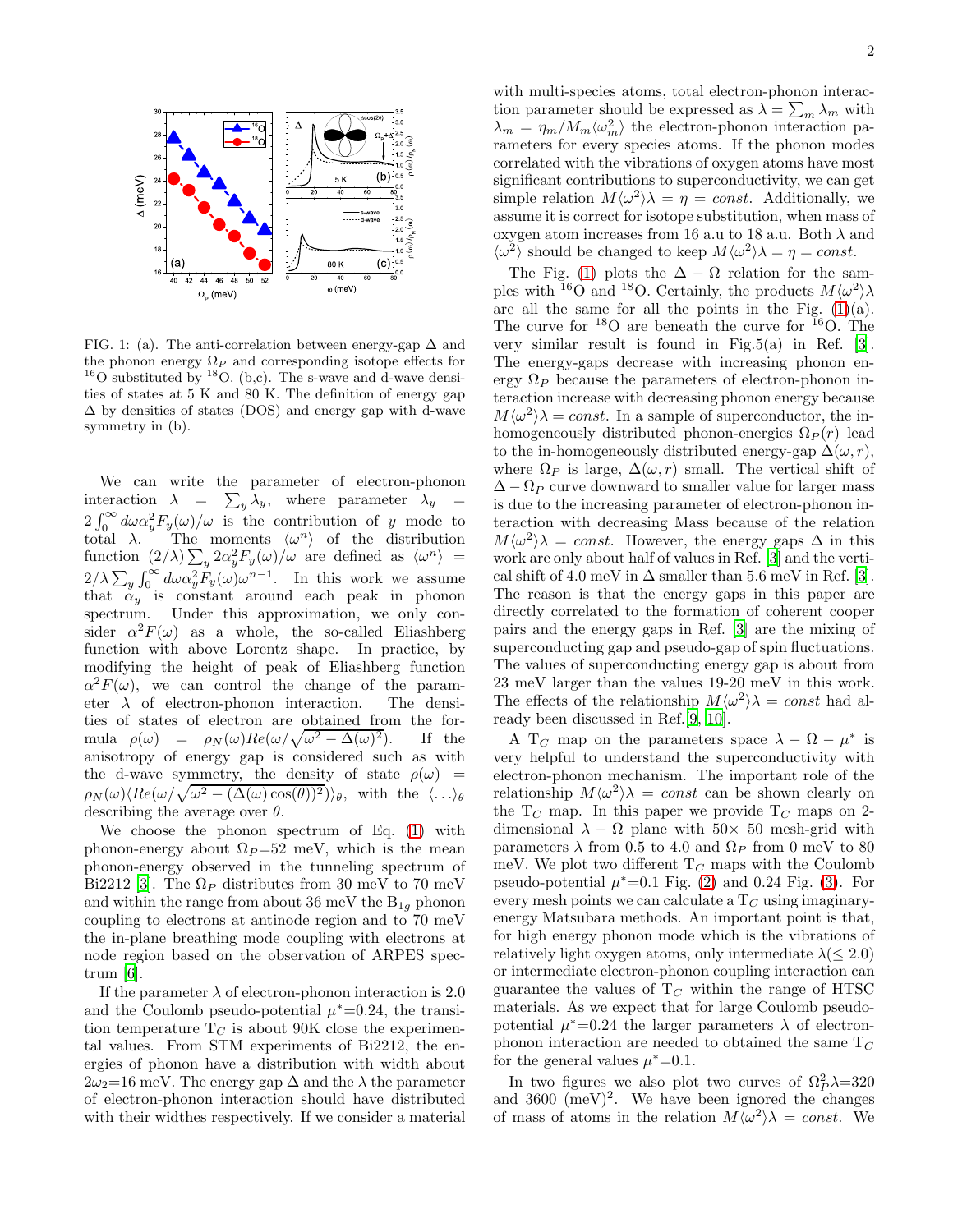

<span id="page-2-0"></span>FIG. 2: The T<sub>C</sub> map on  $\lambda - \Omega_p$  plane with  $\mu^* = 0.10$  obtained from imaginary-energy Matsubara method. The bold solid line and dash-dot line are the curves  $\lambda \Omega_P^2 = 320$  and 3600  $(meV)^2$ . The region A includes the contour lines from 0 K to  $30\mathrm{K},\,B$  from  $30$  K to  $50$  K,  $C$  from  $50$  K to  $100$  K and  $D$  from 100 K to 150 K.



<span id="page-2-1"></span>FIG. 3: The T<sub>C</sub> map on  $\lambda - \Omega_p$  plane with  $\mu^* = 0.24$  obtained from imaginary-energy Matsubara method. The bold solid line and dash-dot line are the curves  $\lambda \Omega_P^2 = 320$  and 3600  $(meV)^2$ 

can see that the two curves cross smaller number contours lines when  $\lambda > 2.0$  with small phonon energies. This fact indicates that product  $\langle \omega^2 \rangle \lambda$  is an important parameters characterized  $T_C$ . Additionally, the curve for  $\Omega_P^2 \lambda = 3600 \text{ (meV)}^2$  enters the region with higher transition temperature compared with the curve for  $\Omega_P^2 \lambda =$ 320 (meV)<sup>2</sup>. Although the range of  $\lambda > 2.0$  is unfavorable superconductivity due to the lattice instability, the product is still good parameters characterized  $T<sub>C</sub>$ . When superconductor under small structural modifications or isotope substitution, the corresponding parameters  $\lambda$  and  $\Omega_P$  move alone these curves because the chemical environments keep almost unchanged.

For high-energy phonon, the smaller change of  $\lambda$  can induce large change of  $T_C$  because the curve  $\Omega_P^2 \lambda = 3600$ 

cross more contour-lines than for low-energy phonon.

<span id="page-2-2"></span>TABLE I: Transition temperatures  $T_C$  calculated from the real-energy method  $T_C^{Re}$  and imaginary-energy Matsubara method  $\overline{\Gamma}_{\mathcal{C}}^{Im}$ . The relative errors  $e = (T_{\mathcal{C}}^{Re} - T_{\mathcal{C}}^{Im})/T_{\mathcal{C}}^{av}$ , where  $T_C^{av} = (T_C^{\bar{R}e} + T_C^{\bar{I}m})/2$ 

|                  | $\Omega_p$ (meV) | $\mu^*$ |         | $_{Re}$ | 1 <sub>m</sub><br>$\tau$ | е     |
|------------------|------------------|---------|---------|---------|--------------------------|-------|
| $\left  \right $ | 25               | 0.10    | 0.8     | 14      | 15                       | 0.069 |
| (2)              | 25               | 0.10    | $1.5\,$ | 33      | 37                       | 0.114 |
| (3)              | 25               | 0.24    | 1.8     | 34      | 39                       | 0.137 |
| (4)              | 25               | 0.24    | 2.0     | 38      | 43                       | 0.123 |
| (5)              | 52               | 0.10    | 0.8     | 33      | 35                       | 0.059 |
| (6)              | 52               | 0.10    | $1.5\,$ | 79      | 82                       | 0.037 |
| (7)              | 52               | 0.24    | 1.8     | 79      | 86                       | 0.085 |
| (8)              | 52               | 0.24    | 2.0     | 90      | 95                       | 0.054 |

So the superconductivity correlated with high-energy phonon is structural sensitivity. The energy of phonon plays more important role for high-temperature superconductor. Because the atoms with smaller mass have larger frequency of vibrations, almost all superconducting materials with high transition temperature contain light atoms such as Carbon atoms in fullerides and oxygen atom in HTSC materials. However these materials face the problem of instability of superconductivity induced by the structural instability.

The  $T_C$  values obtained using two different methods (real-energy and imaginary methods) only have small differences with relative errors  $e < 0.14$  if the high-energy cutoff is larger than 1000 meV and the low-energy cutoff is smaller than 1.20 meV. In the real-energy method, the energy cutoff is about 1000 meV at high energy and 1.20 meV at low energy. In imaginary method, we use about 200 Matsubara energies to resolve the Eliashbeg equation. From the table [\(I\)](#page-2-2) the larger relative errors happen at strong coupling regime with larger Coulomb pseudo-potentials and however with smaller phonon energies such as the  $case(2,3,4)$ . With increasing the energies of phonon from 25 meV to 52 meV, the relative errors will smaller than 0.1. The absolute values of errors from 5K to 7K for the case (6,7,8) are small for high transition temperature  $T_C$  however large for the case  $(3,4)$ with relative low transition temperatures. From above comparisons, we can say that the  $T_C$  map in Fig. [\(2\)](#page-2-0) is helpfully although there are some uncertain from the numerical calculations.

In summary, we find the anti-correlation between energy-gap  $\Delta$  and phonon energy  $\Omega_P$  is deduced from the simple relation  $M \langle \omega^2 \rangle \lambda = const$  in strong coupling theory. We also plot two  $T_C$  maps in  $\lambda - \Omega_P$  to understand the above relation and the superconductivity. This work is supported by Knowledge Innovation Program of Hefei Institutes of Physical Sciences, Chinese Academy of Sciences, and in part by National Science Foundation of China for CAS projects.